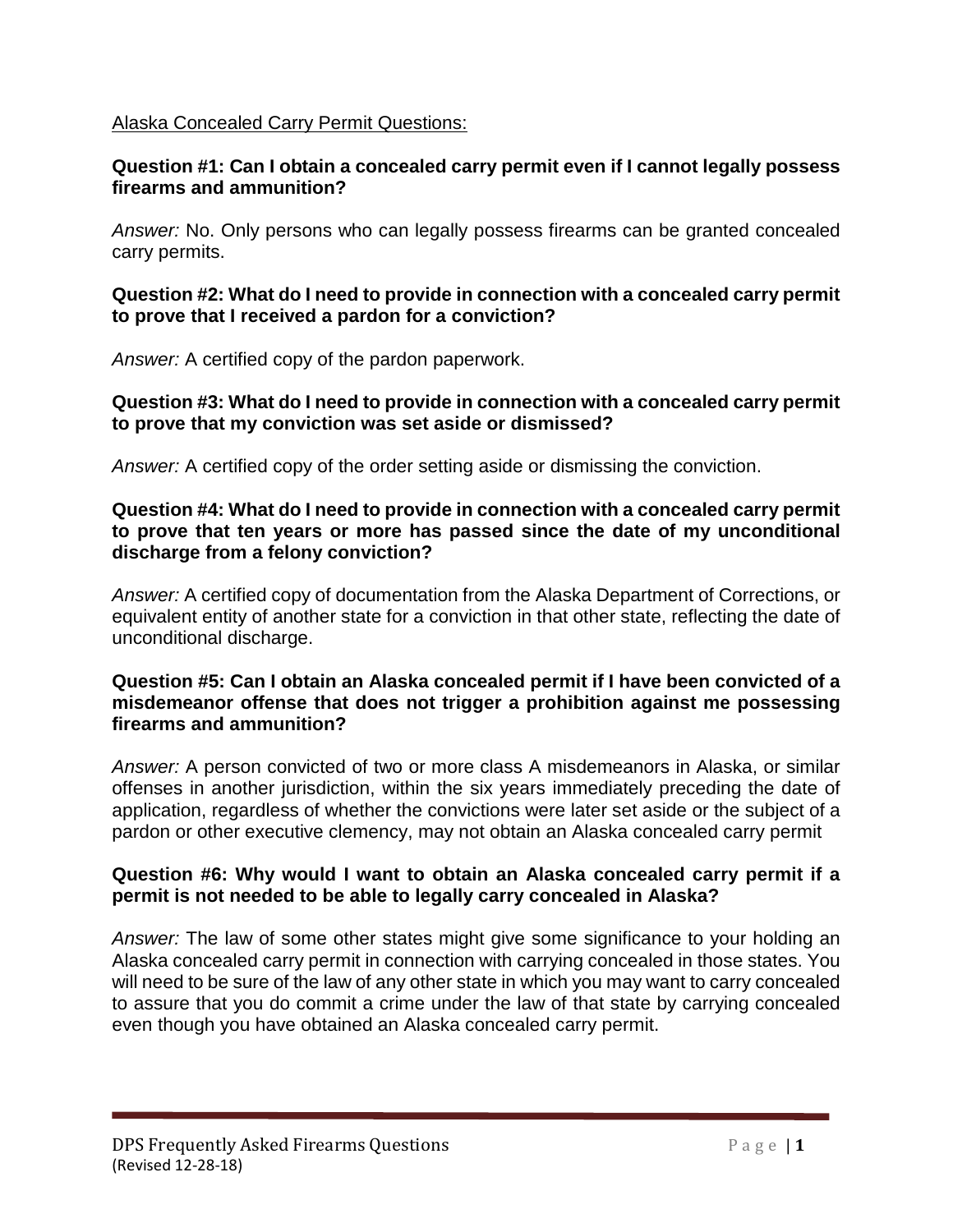# **Question #7: How do I apply for an Alaska concealed carry permit?**

*Answer*: You must complete a handgun training course approved by the Department of Public Safety. Within one year after completion of the training course, a completed application must be delivered in person to an Alaska State Trooper office. The packet of materials must include the completed application, one photograph of you taken within 30 days of the date on the application, identifiable fingerprints taken by a DPS approved technician, proof of successful completion of the handgun training course, and the \$88.25 application fee.

# **Question #8:** *How much does it cost to apply for an Alaska concealed carry permit?*

### *Answer*: \$88.25

# **Question #9:** *Can I get my money back if my application for an Alaska concealed carry permit is not approved?*

*Answer:* No. Application fees are non-refundable. You should make sure that you qualify before submitting an application. Alaska Statutes 18.65.705 sets forth the qualifications that must be met for a person to obtain an Alaska concealed handgun permit.

# **Question #10:** *Can someone else bring in my application for an Alaska concealed carry permit?*

*Answer*: No. The application for a new permit must be submitted in person to an Alaska State Trooper office. You will be asked to show a government issued photographic identity card to prove your identity.

### **Question #11: How long is an Alaska concealed carry permit valid?**

*Answer:* Assuming there is no change in federal or Alaska state law and no change in your ability to lawfully possess firearms, a permit will expire on your birthday in the fifth year following issuance, for a total period of time not to exceed five years.

### **Question #12: Can residents of states other than Alaska obtain an Alaska concealed carry permit?**

*Answer*: No. Alaska concealed permits can be issued only to persons who are and have been physically in Alaska for at least 90 days and who intend to remain in Alaska indefinitely.

### **Question #13: Can legal resident aliens who reside in Alaska obtain an Alaska concealed carry permit?**

*Answer:* Yes, provided the legal resident alien is and has been physically in Alaska for at least 90 days and intends to remain in Alaska indefinitely.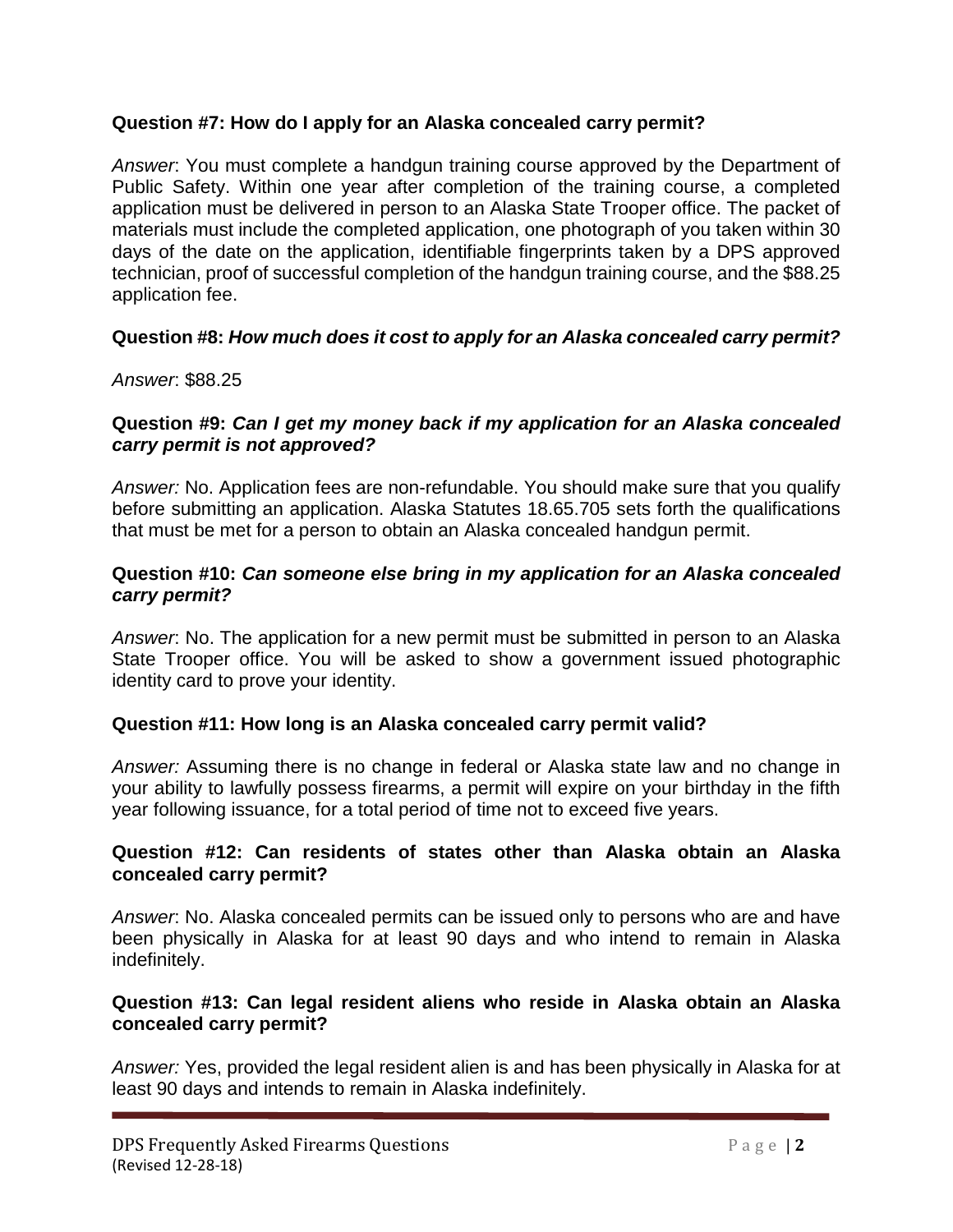# **Question #14: Can I renew my Alaska concealed carry permit if I no longer am a resident of Alaska?**

*Answer:* No. Only residents of Alaska can renew Alaska concealed carry permits.

# **Question #15: What good is my Alaska concealed carry permit if I no longer am a resident of Alaska?**

*Answer:* The permit very likely will not have any legal significance once you no longer are a resident of Alaska. The significance, if any, of the Alaska permit will depend on the law of the state in which you possess any firearm.

# **Question #16: My Alaska concealed carry permit is about to expire; what do I need to do to keep it valid?**

*Answer: You* need to *c*omplete a renewal of concealed carry permit application (DPS form # 12-299-84) and submit it to the Alaska Concealed Carry Office at 5700 E. Tudor Road, Anchorage Alaska 99507. You need not deliver the application in person. Renewal applications must be postmarked not more than 90 days before your permit is to expire. A photograph taken within 30 days of the application and \$25 non-refundable fee must be included in the submitted materials. A renewal application submitted after the permit has expired is subject to an additional \$25 late fee. The department will not accept a renewal application for a permit that has been expired for more than 60 days.

# **Question #17: Am I required to surrender my old permit when I receive my renewed permit?**

*Answer:* No. There is no requirement to surrender an expired permit unless it was suspended or revoked. You, however, may not display an expired permit in a manner that would imply it is remains valid.

# **Question #18: Am I required to surrender an expired Alaska concealed carry permit when I do not have a currently valid Alaska permit and I will not be applying for a new Alaska permit?**

*Answer:* No. There is no requirement to surrender an expired permit unless it was suspended or revoked. You, however, may not display an expired permit in a manner that would imply it is remains valid.

# **Question #19: What do I do if I lose my permit or if it is stolen?**

*Answer:* You must complete and submit an application for replacement of a concealed carry permit (DPS Form 12-299-85). The completed form, together with a photograph taken within 30 days of the application and \$25 fee must be submitted in person at an Alaska State Trooper office.